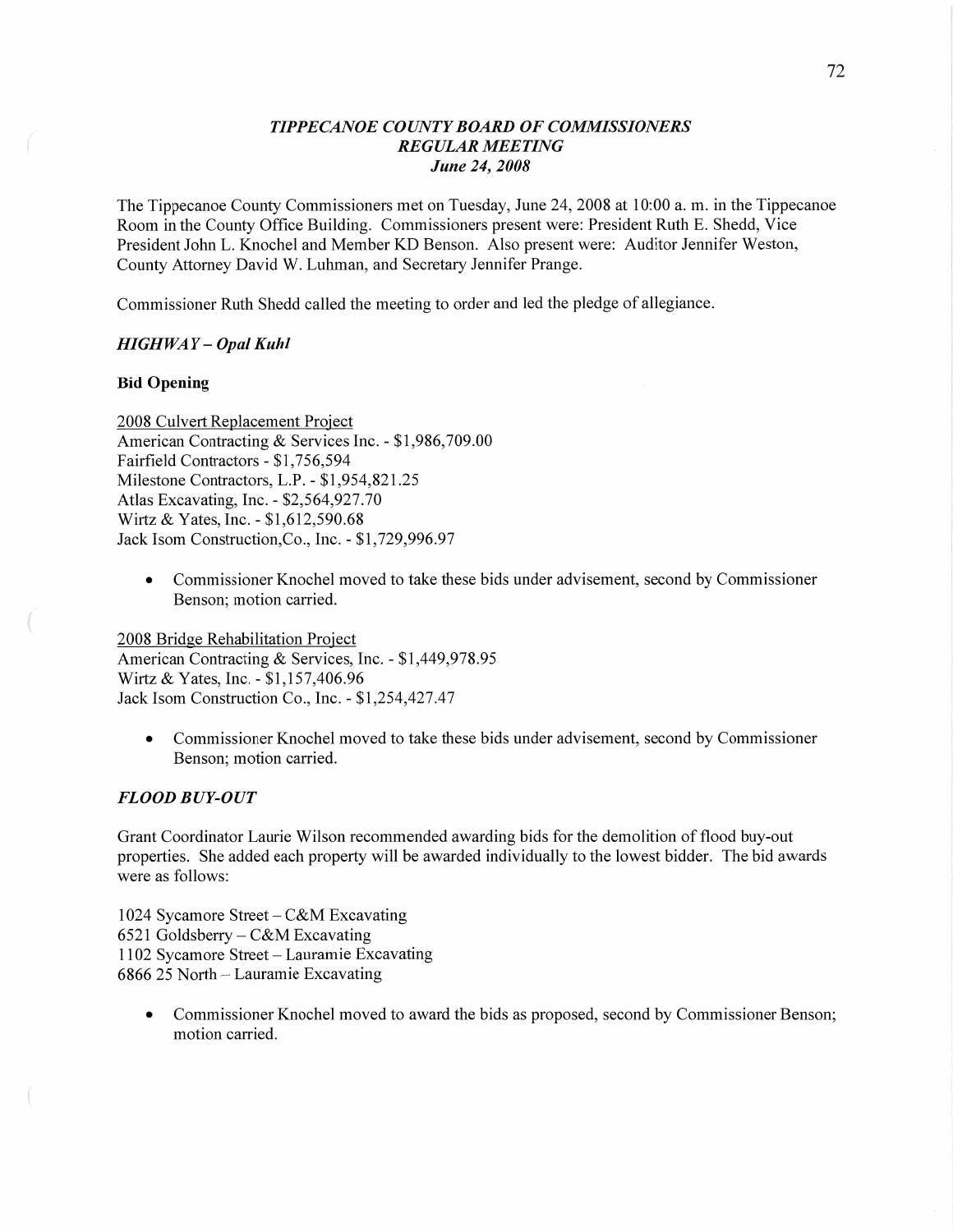#### *2009 POSITION REQUEST*

#### **Public Defender**

Public Defender Amy Hutchison requested a part-time Public Defender for 2009. With the five-year <sup>p</sup>hase-in plan, an additional part time attorney is needed to complete the plan and be compliant in order to participate in the state's reimbursement program. The position is a 30-hour position with benefits.

**0** Commissioner Knochel moved to approve the position for a Public Defender as requested, second by Commissioner Benson; motion carried.

#### **Magistrate**

Magistrate Norris Wang requested a full-time Court Reporter position for 2009. Currently, the Magistrate's office has one court reporter with part-time funds for assistance as needed. He added the volume of work has exhausted his part-time funds. The candidate would work directly for the Magistrate and fill-in for other courts as time warranted.

**0** Commissioner Benson moved to approve a regular part-time Court Reporter position under the Magistrates jurisdiction, second by Commissioner Shedd; motion carried.

#### **Prosecutor**

Prosecutor Pat Harrington requested **a** Project Safe Neighborhood Coordinator position. The contracted position is currently paid with grant funds from the Department of Justice. In 2009, the Prosecutor's office will seek recurring grant funds from the Department of Justice. If grant funds received aren't enough to pay the salary with benefits, he confirmed funds from Diversion Fund 260 will be used to supplement as needed.

**0** Commissioner Knochel moved to approve **a** full-time Project Safe Neighborhood Coordinator position with funding as presented, second by Commissioner Benson; motion carried.

## **Probation**

Chief Probation Officer Kipp Scott requested 7 additional Probation Officers for 2009. State workload measures warrant 19 additional officers for compliance in Tippecanoe County. Additional officers will be used in the field on evenings, nights, and weekends.

**0** Commissioner Knochel moved to approve two additional Probation Officers for 2009 with the stipulation Officer Scott review revenue sources to determine if a position could be fimded from probation user fees, second by Commissioner Benson allowing Officer Scott to create his choice of Probation Officers or Intake Officers; motion carried.